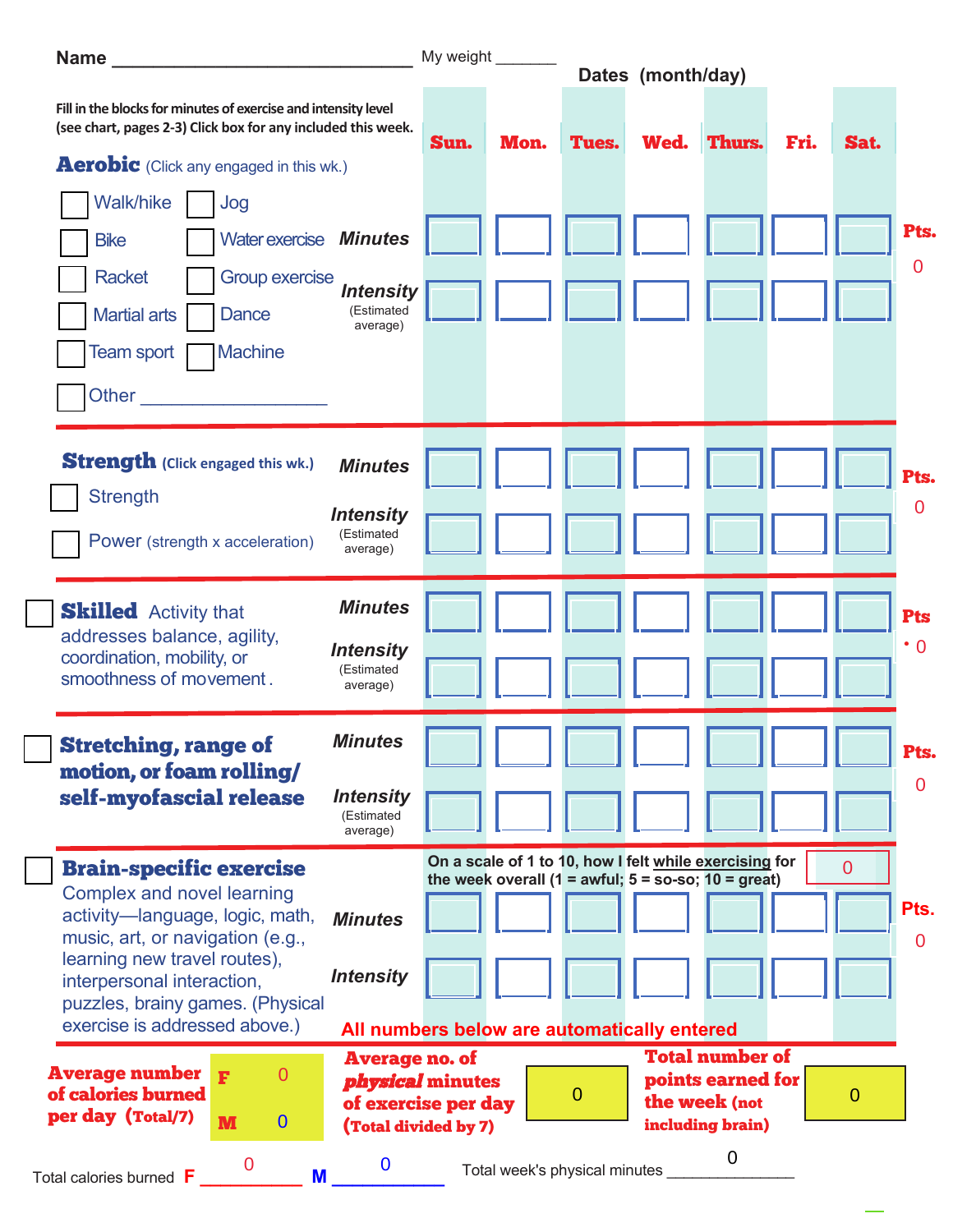| <b>Description</b>        | Intensity               | <b>Description</b>      | <b>Activity</b>            | <b>Intensity</b>        | <b>Description</b>         |
|---------------------------|-------------------------|-------------------------|----------------------------|-------------------------|----------------------------|
| <b>Aerobics class</b>     | 5                       | Low impact              | Jog/run                    | 14                      | 7 minute mile              |
| <b>Aerobics class</b>     | $\overline{7}$          | <b>High impact</b>      | Jog/run                    | 20                      | 5 minute mile              |
| Aerobics class, step      | 8.5                     | $6-8"$ step             | Jog/run upstairs           | 15                      |                            |
| Aerobics class, step      | 10                      | 10-12" step             | Jog/run in place           | 8                       |                            |
| <b>Aerobics - Tae Bo</b>  | 10                      | Vigorous                | Jog/run--Sprinting         | 22                      | <b>Full speed</b>          |
| <b>Badminton</b>          | 4.5                     | Social                  | <b>Martial arts</b>        | $\overline{\mathbf{4}}$ | Tai Chi                    |
| <b>Badminton</b>          | 7                       | Competitive, skilled    | <b>Martial arts</b>        | 10                      | TKD, karate, judo          |
| <b>Baseball, softball</b> | 5                       |                         | <b>Pilates</b>             | $6\phantom{1}6$         |                            |
| <b>Basketball</b>         | 4.5                     | <b>Shooting baskets</b> | <b>Ping pong</b>           | 4                       |                            |
| <b>Basketball</b>         | 8                       | Game                    | Racquetball                | $\overline{7}$          | Casual                     |
| <b>Basketball</b>         | 6.5                     | Wheelchair              | Racquetball                | 10                      | Competitive, skilled       |
| <b>Bicycling</b>          | 10                      | Mountain biking; BMX    | Range of motion            | $\mathbf{3}$            |                            |
| <b>Bicycling</b>          | 4                       | Leisure; $<$ 10 mph     | <b>Rock climbing</b>       | 11                      |                            |
| <b>Bicycling</b>          | 6                       | Light; 10-11.9 mph      | <b>Rollerblading</b>       | 10                      | <b>Vigorous</b>            |
| <b>Bicycling</b>          | 8                       | Moderate; 12-13.9 mph   | <b>Rope jumping</b>        | 8                       | Slow                       |
| <b>Bicycling</b>          | 10                      | Fast; 14-15.9 mph       | <b>Rope jumping</b>        | 10                      | Moderate                   |
| <b>Bicycling</b>          | 12                      | 16-19 mph               | Rope jumping               | 12                      | Fast                       |
| <b>Bicycling</b>          | 16                      | $> 20$ mph              | <b>Rowing machine</b>      | 3.5                     | Light                      |
| <b>Bowling</b>            | $\overline{\mathbf{2}}$ |                         | Rowing machine             | $\overline{7}$          | Moderate                   |
| <b>Calisthenics</b>       | 3.5                     | Light                   | <b>Rowing machine</b>      | 8.5                     | <b>Vigorous</b>            |
| <b>Calisthenics</b>       | 8                       | Pushups, pullups, etc   | Rowing machine             | 12                      | Very vigorous              |
| Canoe, kayak              | $\overline{7}$          | Moderate effort         | <b>SCUBA diving</b>        | $\overline{7}$          | General                    |
| Canoe, kayak              | 12                      | Vigorous effort         | <b>SCUBA diving</b>        | 16                      | <b>Against the current</b> |
| <b>Dancing</b>            | 3                       | Slow, ballroom          | <b>Skateboarding</b>       | 5                       |                            |
| <b>Dancing</b>            | 5.5                     | Disco, folk, square     | <b>Skating, ice/roller</b> | $\overline{7}$          | General                    |
| <b>Dancing</b>            | 8                       | Very fast               | Skating, ice/roller        | $\boldsymbol{9}$        | Fast                       |
| <b>Dancing</b>            | 9                       | <b>Swing dancing</b>    | <b>Skiing, X-country</b>   | 8                       | Moderate                   |
| <b>Dancing</b>            | 9                       | Zumba                   | <b>Skiing, X-country</b>   | 9                       | <b>Vigorous</b>            |
| Football                  | 8                       | Touch, flag             | <b>Skiing, X-country</b>   | <u>16.5</u>             | <b>Maximum effort</b>      |
| Golf                      | 3.5                     | General, with cart      | <b>Skiing, downhill</b>    | 6                       | Moderate                   |
| Golf                      | 4.5                     | General, no cart        | <b>Skiing, downhill</b>    | 8                       | <b>Vigorous</b>            |
| <b>Handball</b>           | 12                      |                         | <b>Skin diving</b>         | $\overline{7}$          | General                    |
| Hiking, hunting           | 5                       | <b>Walking</b>          | <b>Skin diving</b>         | 12.5                    | Moderate                   |
| Jog/run                   | 8                       | 12 minute mile          | <b>Skin diving</b>         | 16                      | Fast                       |
| Jog/run                   | 10                      | 10 minute mile          | <b>Snorkeling</b>          | $\overline{\mathbf{5}}$ |                            |
| Jog/run                   | 12.5                    | 8 minute mile           | <b>Soccer</b>              | $\overline{7}$          | Casual                     |

**Continue to next page**